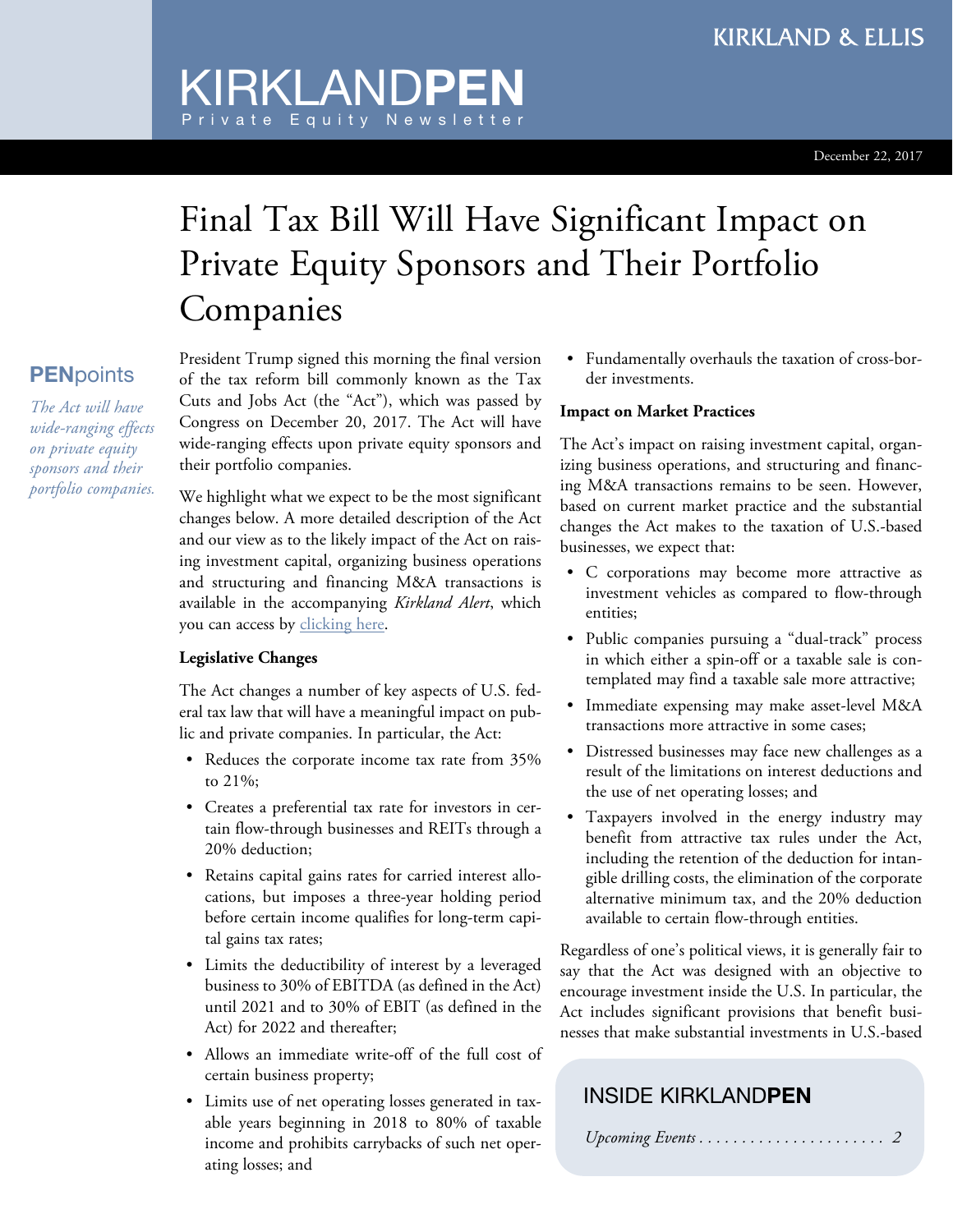employees and U.S.-based tangible property. Similarly, the international provisions in the Act provide powerful incentives for the repatriation of cash to the U.S., and provide disincentives for the movement of intangible property to overseas destinations.

While we do not purport to be economists and we certainly have no idea whether the Act will provide the enhanced economic growth that the Republican Congress expects, we are confident that private equity sponsors and their portfolio companies and investors will find that the Act provides both meaningful opportunities for tax minimization and also traps for the unwary.

If you have any questions about the matters addressed in this *KirklandPEN,* <sup>p</sup>lease contact the following Kirkland authors or your regular Kirkland contact.

**Todd F. Maynes, P.C.**

[http://www.kirkland.com/tmaynes](https://www.kirkland.com/sitecontent.cfm?contentID=220&itemID=7941) +1 312-862-2485

**Sara B. Zablotney** [http://www.kirkland.com/szablotney](https://www.kirkland.com/sitecontent.cfm?contentID=220&itemID=8175) +1 212-446-4772

**Mark Dundon** [http://www.kirkland.com/mdundon](https://www.kirkland.com/sitecontent.cfm?contentID=220&itemID=12304) +1 713-836-3598

**Anthony Vincenzo Sexton** [http://www.kirkland.com/asexton](https://www.kirkland.com/sitecontent.cfm?contentID=220&itemID=10611) +1 312-862-3216

**Dean S. Shulman, P.C.** [http://www.kirkland.com/dshulman](https://www.kirkland.com/sitecontent.cfm?contentID=220&itemID=11141) +1 212-446-4740

**William R. Welke, P.C.** [http://www.kirkland.com/wwelke](https://www.kirkland.com/sitecontent.cfm?contentID=220&itemID=8052) +1 312-862-2143

**Stephen Butler** [http://www.kirkland.com/sbutler](https://www.kirkland.com/sitecontent.cfm?contentID=220&itemID=9782) +1 713-836-3732

**Adam Kool** [http://www.kirkland.com/akool](https://www.kirkland.com/sitecontent.cfm?contentID=220&itemID=10710) +1 212-446-4788

**Mike Carew** [http://www.kirkland.com/mcarew](https://www.kirkland.com/sitecontent.cfm?contentID=220&itemID=8408) +1 312-862-3035

**Chad S. McCormick, P.C.** [http://www.kirkland.com/cmccormick](https://www.kirkland.com/sitecontent.cfm?contentID=220&itemID=11779) +1 713-836-3616

**Vincent Thorn** [http://www.kirkland.com/vthorn](https://www.kirkland.com/sitecontent.cfm?contentID=220&itemID=9509) +1 212-446-6431

**Margaret R.T. Dewar** [http://www.kirkland.com/mdewar](https://www.kirkland.com/sitecontent.cfm?contentID=220&itemID=11266) +1 212-446-5934

#### **PEN**notes **PLI Drafting and Negotiating Corporate Agreements 2018 New York NY, January 18, 2018 Chicago, IL, January 31, 2018**

This PLI seminar will teach the basics of drafting and negotiating corporate agreements — from how the provisions of an agreement fit together, to the fundamental drafting and negotiating principles common to all corporate agreements. Kirkland partners Jonathan Davis and Keith Crow will be panelists at the New York and Chicago events, respectively. Click [here](https://www.pli.edu/Content/Seminar/Drafting_and_Negotiating_Corporate_Agreements/_/N-4kZ1z10195?ID=320372) for more information or to register.

#### **45th Annual Securities Regulation Institute Coronado, CA, January 22-24, 2018**

Hosted by Northwestern Law, the 43rd Annual Securities Regulation Institute will take place in Coronado, California. One of the most visible and highly regarded securities and corporate law conferences in the country, the Securities Regulation Institute reaches prominent attorneys from both firm and inhouse practices. Kirkland partner Scott Falk is on the planning committee and will be a panel member for the Mergers & Acquisitions session. Click [here](http://www.law.northwestern.edu/professional-life/professional-education/programs/sri/) for more information or to register.

#### **17th Annual Beecken Petty O'Keefe & Company Private Equity Conference Chicago, IL, February 23, 2018**

Kirkland is a sponsor of this annual event, which brings together financiers, students and entrepreneurs to network and share insights into the dynamics of investing in a constantly changing economy. This year's conference is themed "Remaining Nimble and Achieving Returns While Facing Uncertainty and Volatility." Click [here](https://student.chicagobooth.edu/group/pe/conference/index.htm) for more information.

#### **13th Annual Stern Private Equity Conference New York, NY, March 2, 2018**

Kirkland will sponsor New York University's Stern School of Business' 13th Annual Stern Private Equity Conference. The conference will provide a forum for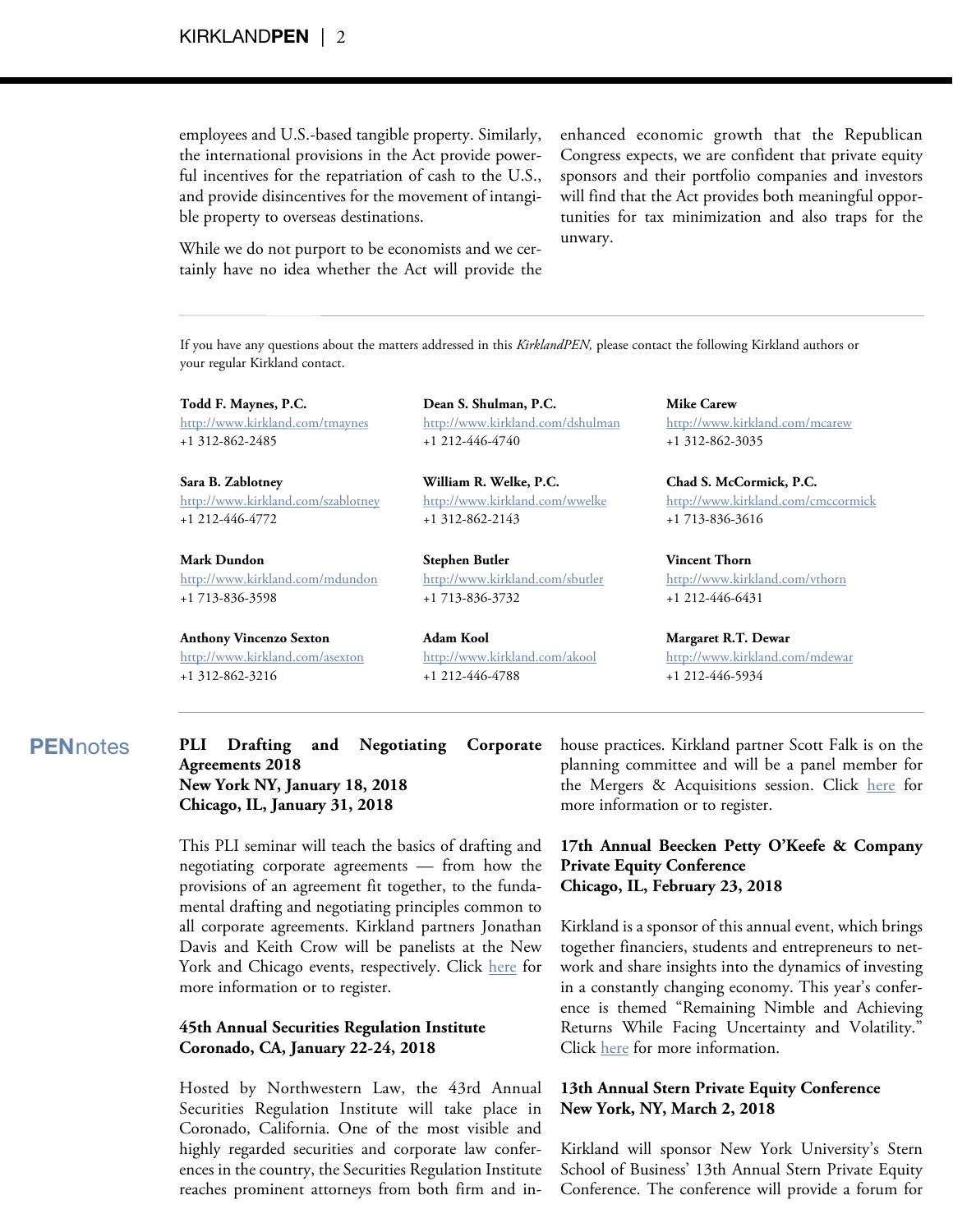industry leaders to discuss the opportunities and risks of today's private equity and venture capital environment, including how tepid global growth, regulatory dynamics, political pressure and financial market conditions are posing challenges to fundraising, deal financing and operations. More information to follow.

#### **25th Annual Columbia Business School Private Equity Conference New York, NY, February 23, 2018**

Kirkland will partner with Columbia Business School to sponsor its annual Columbia Business School Private Equity Conference. The event will focus on the emerging challenges and opportunities facing the private equity and venture capital industries in the coming year. The conference will bring together industry professionals, students, alumni and faculty to share their knowledge and experiences. Click [here](http://cbspe2018.com/) for more information or to register.

#### **24th Annual Harvard Business School Venture Capital Private Equity Conference Boston, MA, January 27, 2018**

Kirkland is a sponsor of the 24th Annual Harvard Business School Venture Capital and Private Equity Conference, which will address a range of today's most relevant topics. Keynote speakers at this year's event are Kewsong Lee, deputy CIO of private equity and head of global market strategies at The Carlyle Group; Sean Klimczak, global head of infrastructure at Blackstone; and Paul Maeder, co-founder and managing general partner at Highland Capital Partners. Click [here](http://www.thevcpeconference.com/) for more details or to register.

#### **Wharton Private Equity & Venture Capital Conference New York, NY, March 16, 2018**

The Wharton School's Private Equity and Venture Capital Conference will showcase several keynote speeches and panel discussions on the state of the private equity and venture capital industries. Kirkland partner Robert Blaustein will moderate the Funds panel and partner Stephen Hessler will moderate the Distressed Opportunities panel. Click [here](http://www.whartonpevcconference.org/) for more information or to register.

#### **2018 Kellogg Private Equity and Venture Capital Conference Chicago, IL, April 25, 2018**

Kirkland is a sponsor of this annual student-led conference, which brings industry professionals, alumni, students and Kellogg faculty together for a day of discussion on the current state of the industry and its most pressing issues. More information to follow.